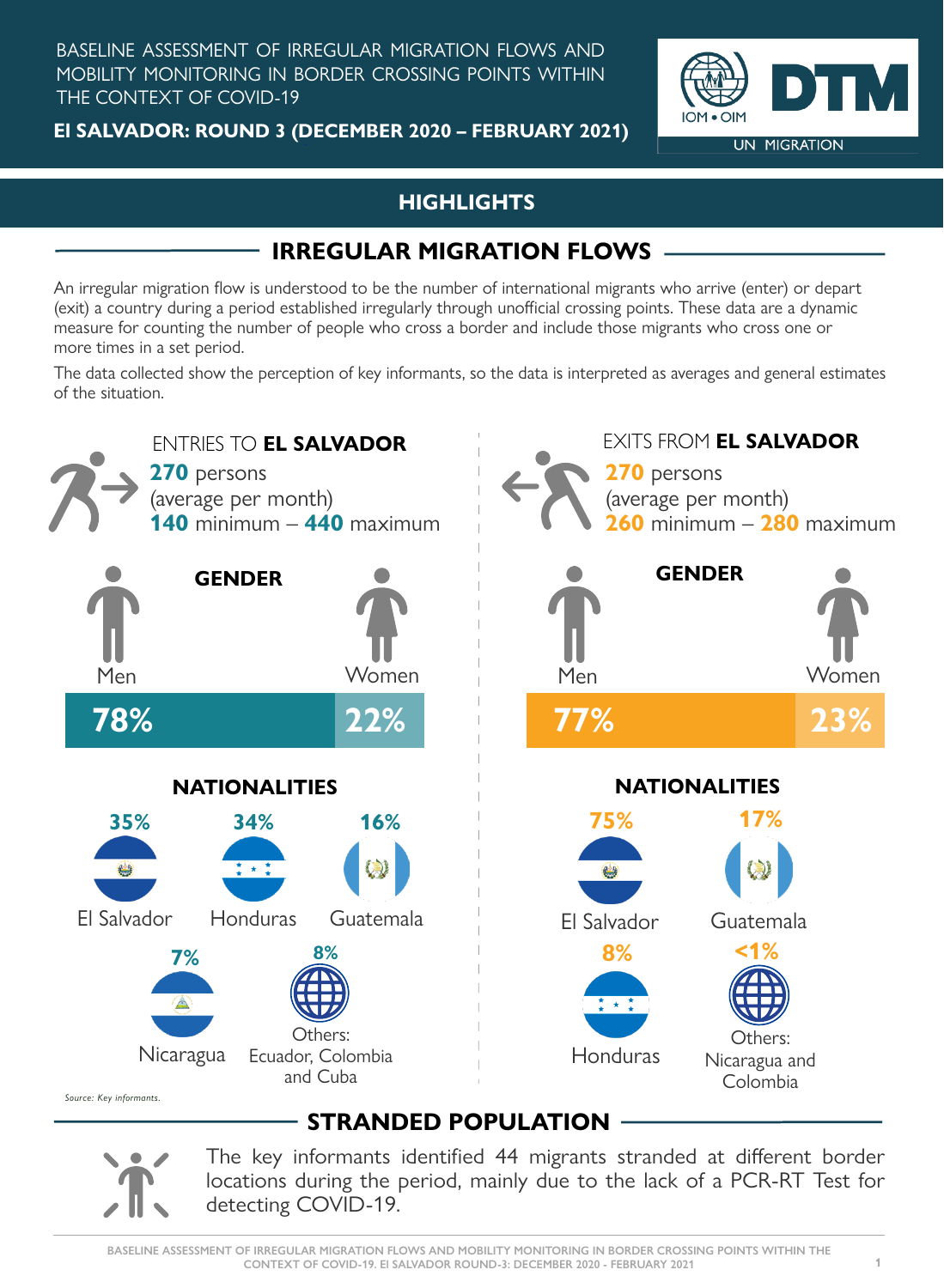#### **Sources:** 19 Key Informants Interviewed

The DTM (Displacement Tracking Matrix), through the sub-components flow monitoring and mobility tracking, is a methodology whose purpose is to quantify and analyse trends in migration flows and the presence of migrants in specific localities during a specific period. The data were gathered through remote interviews with strategically selected key informants. Information provided by the General Directorate of Migration and Foreigners (DGME), the National Civil Police (PNC), and the International Health Office (OSI) was used for each month and for each crossing point. For the El Amatillo Border Crossing, information was also obtained from the Municipality of Pasaquina. The interviews were held in April 2021.

|                               | N                     |
|-------------------------------|-----------------------|
| Anguiatú<br>$\bigcirc$ El Poy | والموهب والمعويم الطل |

The data collected only show the perceptions of the key informants consulted and in some cases are the result of systematic records of eld observations or migration management operations, so data are interpreted as averages and general estimations of the situation.

# **El SALVADOR**





Basemap source: ESRI and UN World Map This map is for illustration purposes only. The boundaries and names shown and the designations used on this map do not imply official endorsement or acceptance by the International Organization for Migration.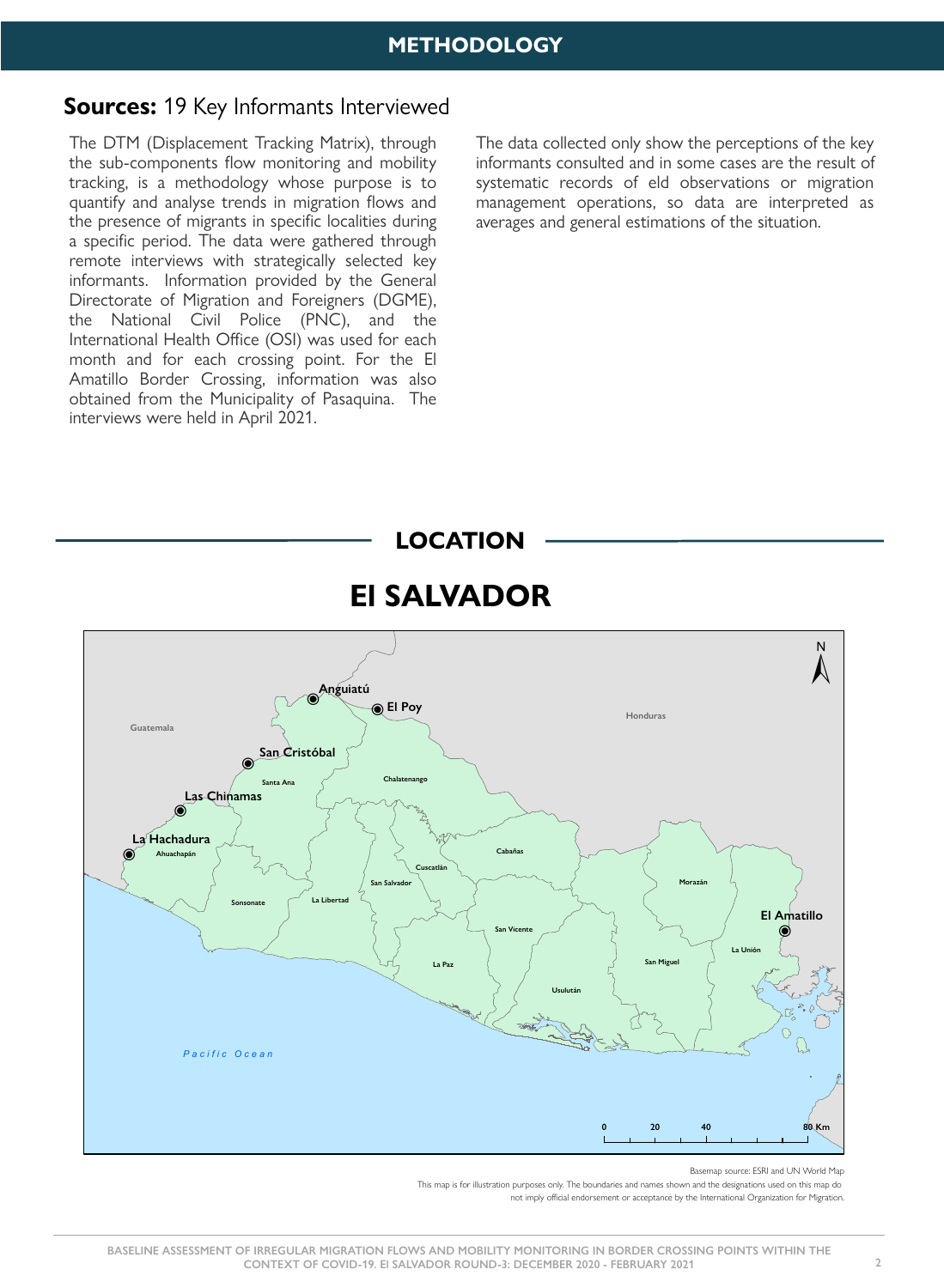The need to obtain a negative PCR-RT test to cross different borders has been added to the other existing requirements, thus increasing the cost of regular migration (these tests cost approximately \$120-\$140). In addition, scams involving false PCR-RT tests have been detected, causing many migrants to be turned back or rejected upon trying to enter El Salvador. Despite the fact that around 90% of the people who attempt to enter the country through official border crossings have the necessary documentation for migrating regularly, the high costs implied by these new requisites have caused an increase in irregular migration.



In order to enter El Salvador, it is necessary to present proof of COVID-19 vaccination (either single- or double-dose, depending on the test). Persons who have not been vaccinated must present a PCR, NAAT, or LAMP Test with negative results.



The change of administration in the United States has created expectations in El Salvador, particularly for the family reunification of underage persons. In addition, the Asylum Cooperation Agreements (ACA) between the United States and Guatemala, El Salvador, and Honduras, which allowed the return of migrants from the United States, were repealed in February 2021.

#### **SITUATIONAL CONTEXT**



*Street sales of face masks. Northern Central American countries (Guatemala, Honduras and El Salvador) © IOM 2020*

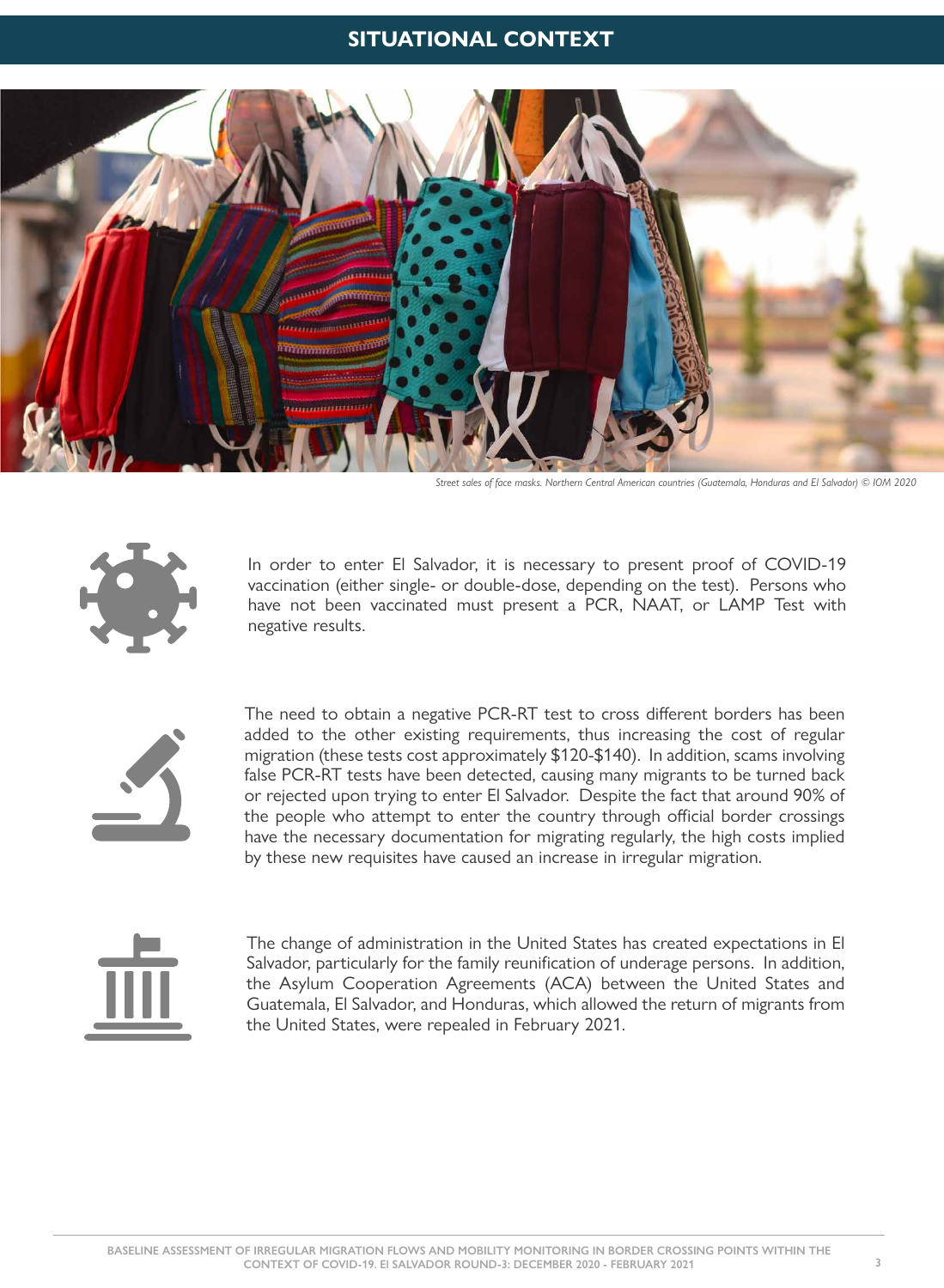#### **INCOMING MIGRATION FLOWS**

With respect to the incoming migration flow, the data provided by the key informants show significant stability in the number of entries during the period, except for February in El Amatillo, when 170 Salvadorans entered irregularly to participate in the elections, according to the Municipality of Pasaquina.

78% of the persons entering were men, with the proportion remaining similar at the various border crossings.

With respect to persons in vulnerable conditions, the limitations of the field staff for identifying differentiated profiles persist, which results in quantitative approximations according to the capacities of each key informant.

Underage persons represent the category with the greatest number of persons identified as being in vulnerable condition, with 51 persons. Underage persons represent at least 6% of the migration flow.

**Monthly approximation of persons entering irregularly per border crossing location (December 2020 – February 2021)**

#### **Monthly approximation of persons entering irregularly , by Gender and Border Crossing (December 2020 – February 2021)**

Source: Key informants.

Source: Key informants.



Average Number of Persons Identified

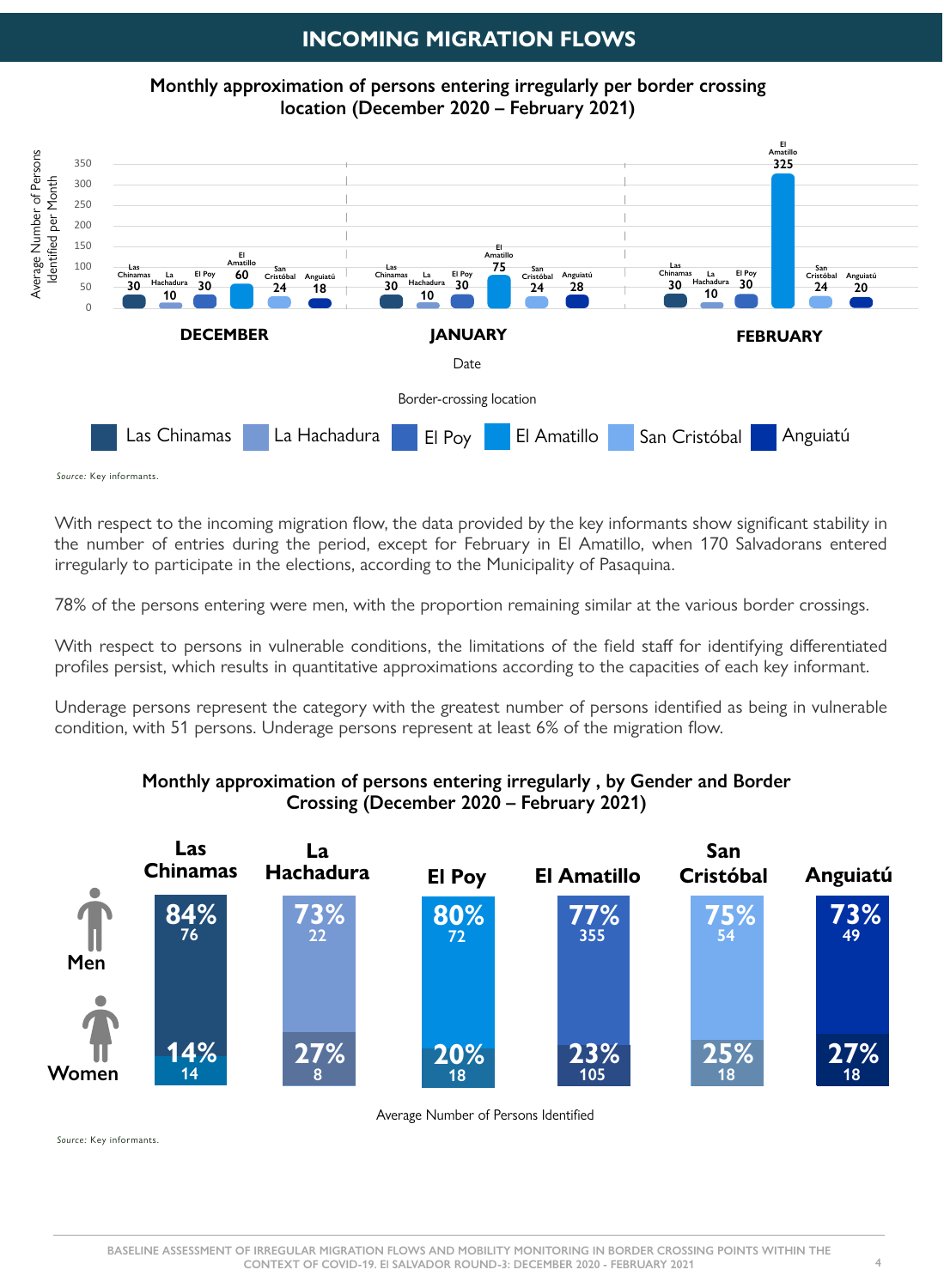#### **INCOMING MIGRATION FLOWS**

The three nationalities most represented among the incoming flow are Salvadoran, Honduran, and Guatemalan. Salvadoran nationals used all six border crossings, with 170 persons entering through El Amatillo in February due to the elections held that month.

At El Amatillo border, an extraregional migration flow in transit has been identified, including people from Cuba, Ecuador and Colombia, also, people coming from Asia were identified in El Poy; however, the quantification of these people is minimal according to the perspective of key informants.

Most of the Hondurans enter through El Amatillo crossing, with El Poy also being used. The Guatemalan nationals mainly enter through Las Chinamas, and to a lesser extent through San Cristóbal and Anguiatú. It should be noted that the intraregional migration is due to labor migration, as well as the need to seek medical care at the Ahuachapán and Santa Ana locations.

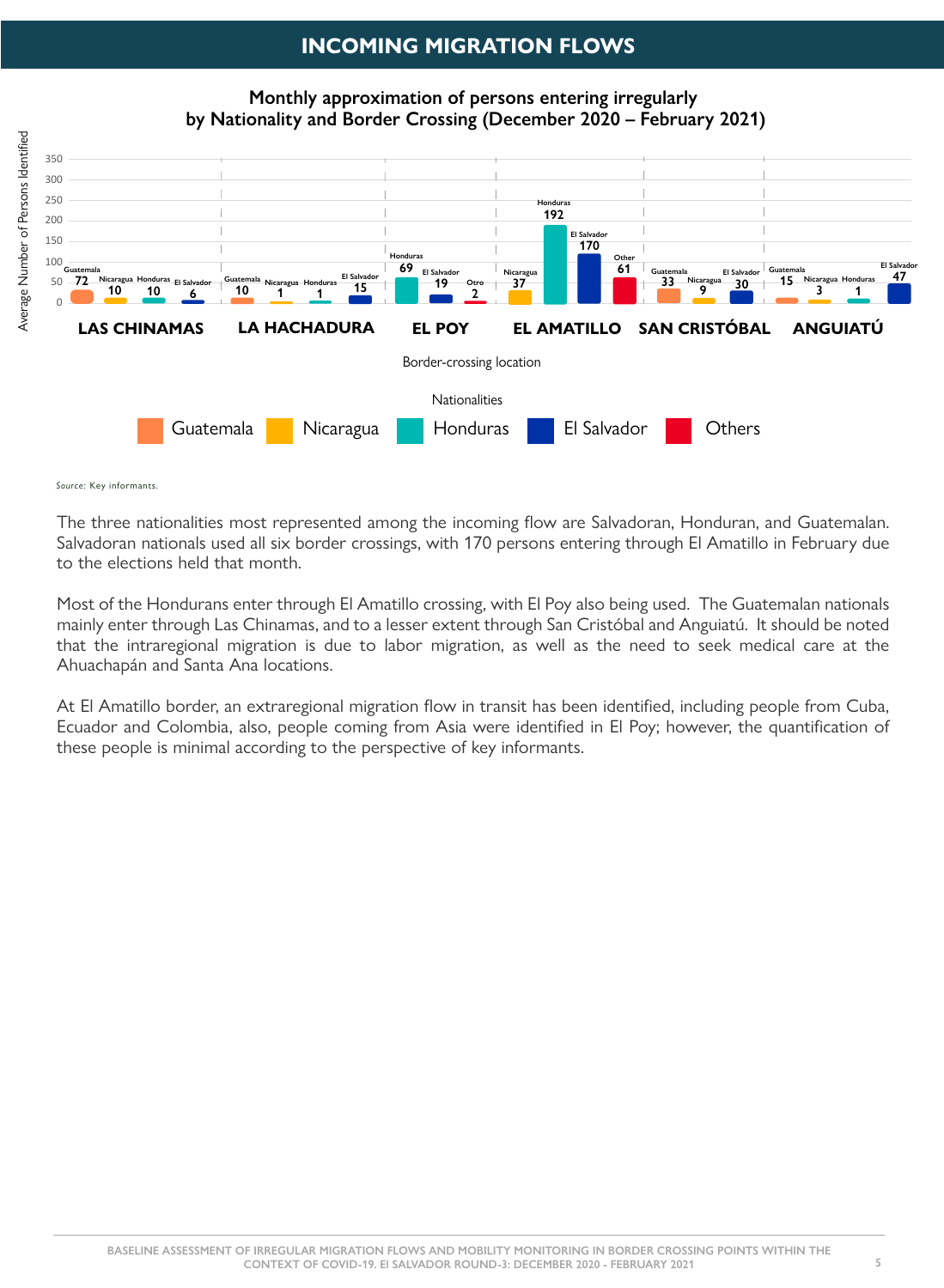#### **OUTGOING MIGRATION FLOWS**

The data provided by the key informants for the different border crossings indicate flows of 20 to 60 persons per months at each crossing, with the highest numbers of outgoing persons seen at the San Cristóbal and Aguiatú crossings.

Regarding the composition of the migration flow by gender, 77% of the persons departing El Salvador are men, with a similar proportion seen at all the border crossing locations.

With respect to persons in vulnerable conditions, the limitations of the field staff for identifying differentiated profiles persist, which results in quantitative approximations according to the capacities of each key informant.

Underage persons represent the category with the greatest number of persons identified as being in vulnerable condition, with 141 persons. Underage persons represent at least 17% of the migration flow.

#### **Monthly approximation of persons leaving irregularly, by Gender and Border Crossing (December 2020 – February 2021)**



Average Number of Persons Identified

Source: Key informants.

**Monthly approximation of persons leaving irregularly per border crossing location (December 2020 – February 2021))**

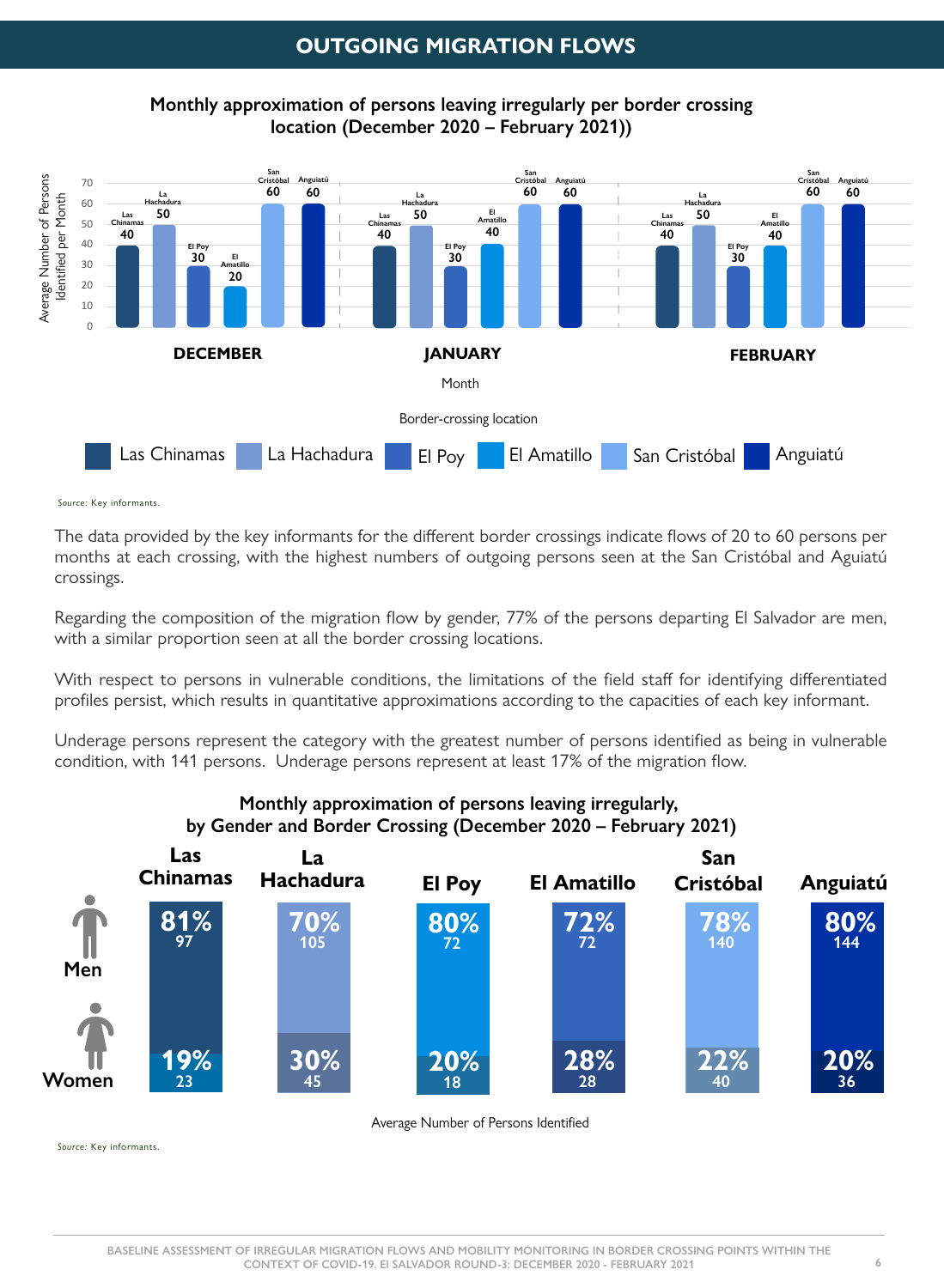#### **OUTGOING MIGRATION FLOWS**

75% of the persons departing El Salvador irregularly are Salvadoran nationals. Most of these persons (70%) migrate in small groups of 2-4 persons.

The main motives for migrating are family reunification (in the United States) and internal displacement due to violence, especially by young persons. These migrants use all six border crossings, with San Cristóbal and La Hachadura showing the largest flows.

At Anguiatú and, to a lesser extent, San Cristóbal, the key informants identified Guatemalan nationals departing. Most of the Honduran nationals leaving El Salvador cross the border at El Poy.

**Monthly approximation of persons leaving irregularly by Nationality and Border Crossing (December 2020 – February 2021)**

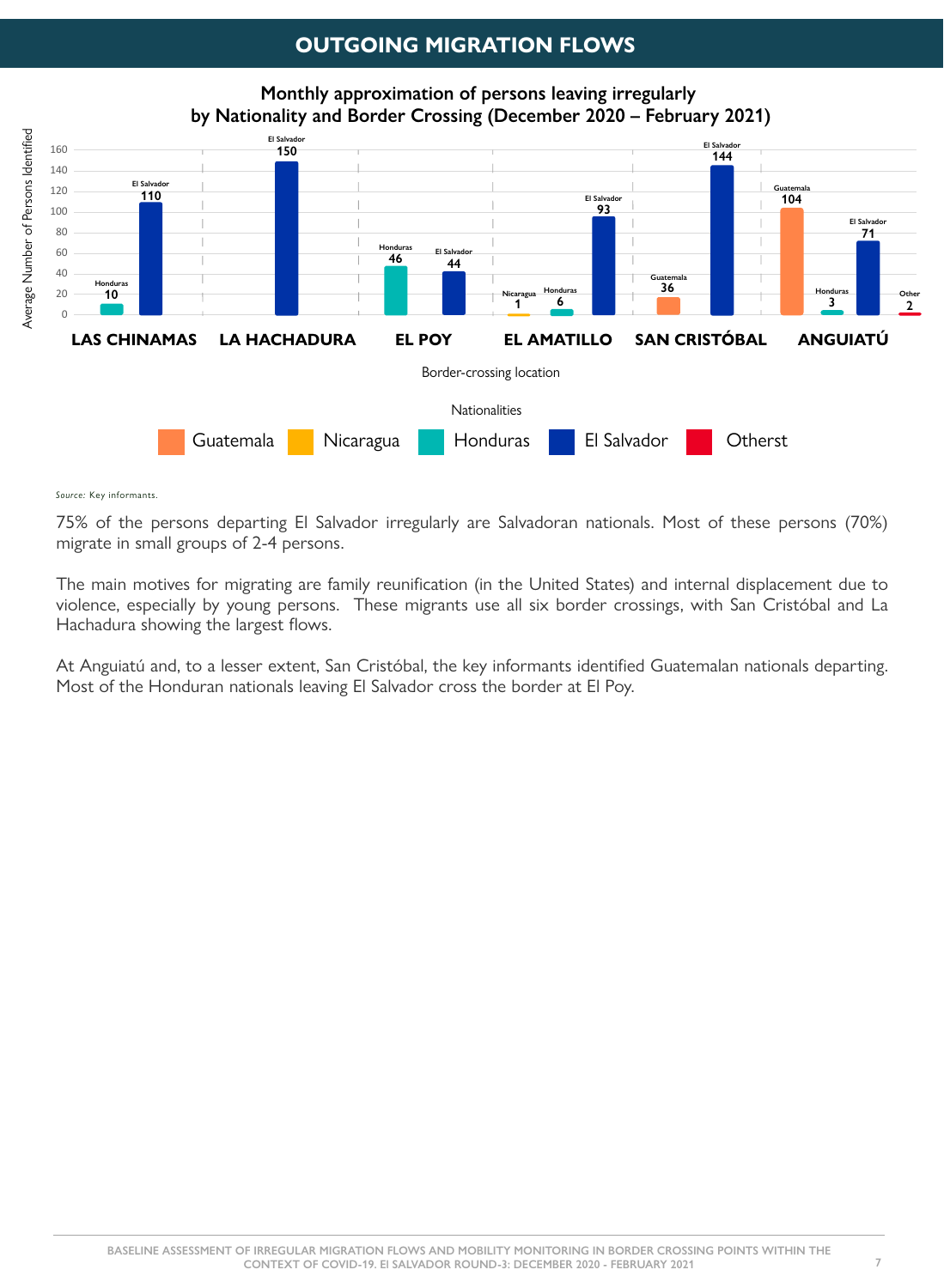#### **MIGRANT POPULATIONS STRANDED ALONG THE BORDERS**



*Organizational meeting of IOM officers. Northern Central American countries (Guatemala, Honduras and El Salvador) © IOM 2020* 

The key informants only identified approximately 44 migrants stranded at the different border crossings during the studied period. Specifically, in December, 25 Nicaraguan nationals were stranded at El Amatillo, and ten at La Hachadura (nine Hondurans and one Nicaraguan). The key informants did not mention incidents with the local community nor the authorities. Lack of the PCR-RT Test was the main reason these persons were stranded at the border.



#### **Nationalities**



Nicaragua Honduras